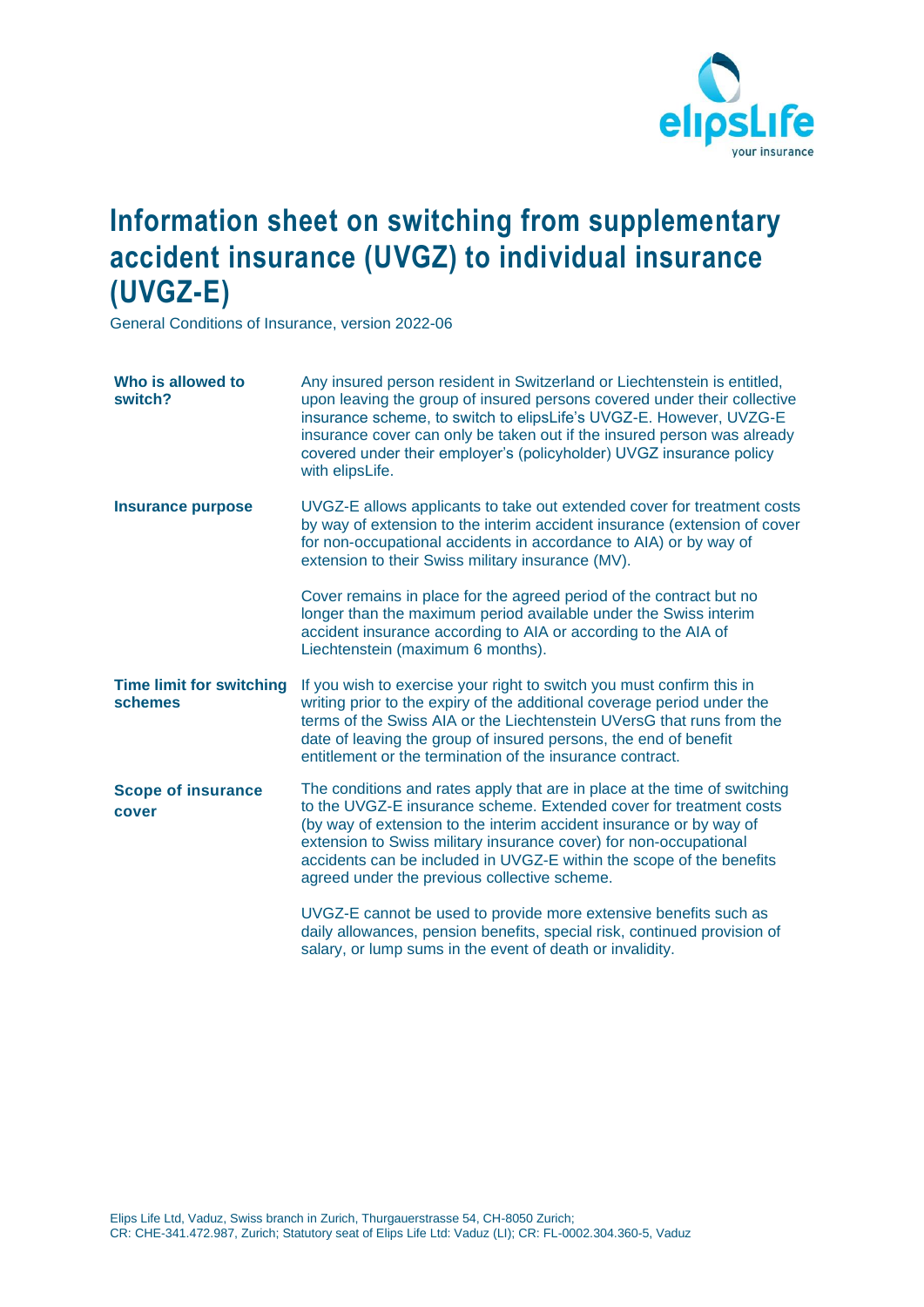

## **Exclusion from right to switch**

Applicants do not have a right to switch

- a) if they change jobs and transfer into their new employer's insurance scheme;
- b) if the contract expires and is succeeded by a contract provided by a different insurance company for the same group of persons;
- c) if they are currently eligible to receive benefit under the existing scheme;
- d) if the insured person retires early or on their normal retirement date;
- e) if cover has been agreed simply on a provisional basis;
- f) once the maximum benefit period under this policy has been reached;
- g) if they are self-employed (this exclusion also applies to members of the applicant's family working in the same business in respect of whom no Old Age and Survivors Insurance (OASI) contributions have been paid);
- h) if they become self-employed;
- i) if the insured person is resident outside Switzerland or Liechtenstein;
- j) if they are employed on a short-term contract basis of three months or less,
- k) if they have attempted to commit or have actually committed insurance fraud, or if the insured person has breached their disclosure obligations.

**Conditions of Insurance**

The policy is subject to the General Conditions of Insurance (GCI) in respect of supplementary accident insurance (UVGZ), version 2022-06, and individual supplementary accident insurance (UVGZ-E), version 2022-06.

Should your UVGZ contract be subject to older General Conditions of Insurance, these will continue to apply when you switch to UVGZ-E.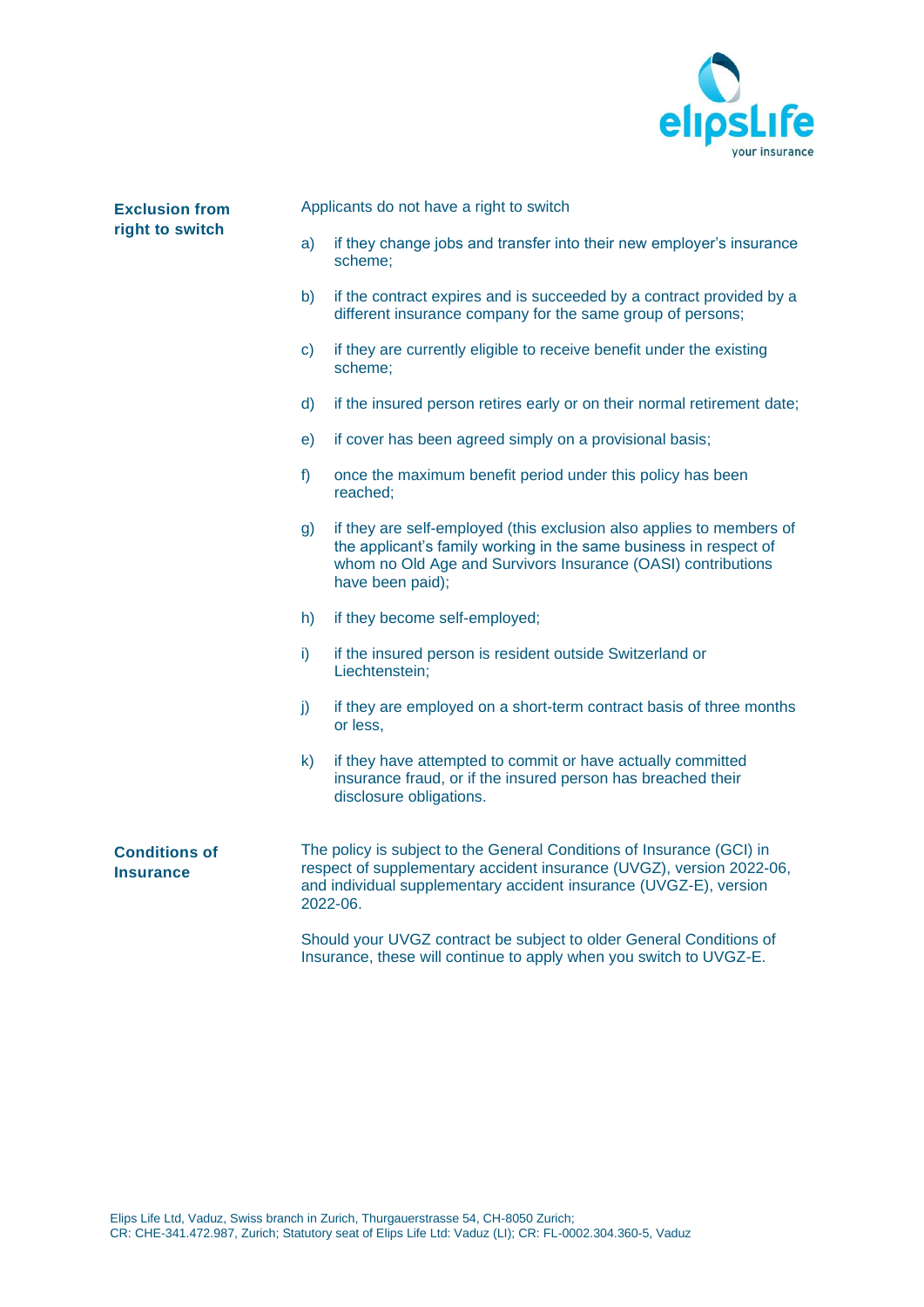

## **Application form for switching to individual supplementary accident insurance (UVGZ-E)**

| Last name:<br>first name: |                                       | Gender:         | $\Box$ male | $\Box$ female |
|---------------------------|---------------------------------------|-----------------|-------------|---------------|
| Street, No.:              |                                       | Date of birth:  |             |               |
| Postcode,<br>town/city:   |                                       | Telephone No.:  |             |               |
| Bank/post office:         |                                       | PC No./IBAN:    |             |               |
| Postcode,<br>town/city:   |                                       | E-mail address: |             |               |
|                           | 2. Declaration of the insured person: |                 |             |               |

| I am interested in continuing my supplementary accident insurance (UVGZ) and would like<br>to receive a non-binding offer. | $\Box$ Yes |
|----------------------------------------------------------------------------------------------------------------------------|------------|
| I waive my right to continue UVGZ.                                                                                         | $\Box$ Yes |

|  | 3. Length of UVGZ.E: |  |  |  |
|--|----------------------|--|--|--|
|--|----------------------|--|--|--|

| $\Box$ 1 month   | $\Box$ 2 months | $\Box$ 3 months | $\Box$ 4 months | $\Box$ 5 months                                                                                                                                                                        | $\Box$ 6 months |            |
|------------------|-----------------|-----------------|-----------------|----------------------------------------------------------------------------------------------------------------------------------------------------------------------------------------|-----------------|------------|
| indicated above. |                 |                 |                 | I hereby confirm that an interim accident insurance according to the AIA (Switzerland or<br>Liechtenstein) or to the Swiss military insurance (MV) scheme exists for the contract term |                 | $\Box$ Yes |

| 4. Supplementary information:          |            |  |
|----------------------------------------|------------|--|
| Are you fit and capable of work?       | □ Yes □ No |  |
| Do you intend to become self-employed? | □ Yes □ No |  |

By signing this form I confirm that I have been provided with details of my right to switch to elipsLife's UVGZ-E insurance policy. I am aware that the UVGZ cover available to me under my present employer's scheme expires when my contract of employment is terminated and continuing cover expires. I also confirm the accuracy of the details I have provided.

| Place, date | Signature of<br>applicant: |  |
|-------------|----------------------------|--|
|             |                            |  |

**1. Details of insured person:**